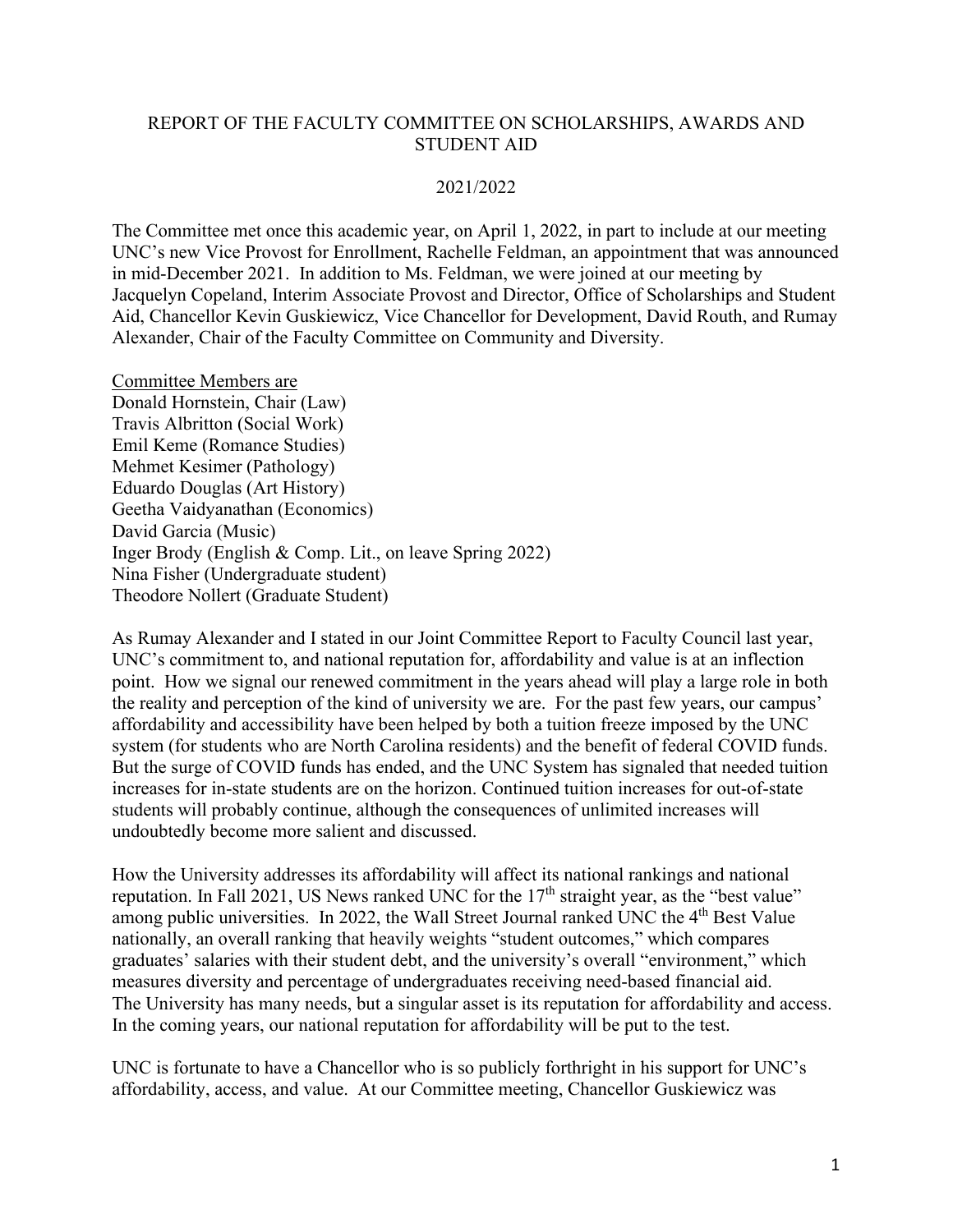emphatic in declaring that UNC is "passionately public." Last year, Rumay Alexander and I shared the Chancellor's public statements promising both to increase financial aid and to "bring more first-generation students, more minority students, more rural students" to the campus. Upon the release of our US News ranking in 2021, Chancellor Guskiewicz' reiterated that he was "particularly proud to see Carolina once again recognized for remaining accessible and affordable to our students."

Given the "cap-and-freeze" policy adopted by the UNC Board of Governors, UNC will be limited in the amount of future tuition revenue it will be able to use for student financial aid. Knowing this, UNC and Vice Chancellor for Development, David Routh, should be applauded for the emphasis on fundraising for student financial aid in UNC's capital campaign. Although the University has met the campaign's overall target, the capital campaign will not end until later in 2022. At our Committee meeting, Vice Chancellor Routh noted that, in comparison with its overall fundraising success, the campaign to date has raised just over 50% of its target for student financial aid. In the coming months, Vice Chancellor Routh noted that fundraising efforts for student financial aid will be his office's top priority. It remains to be seen, of course, whether the additional \$200 million needed to meet the campaign's target for student financial aid will be met. To help in that endeavor, the Committee voted to authorize \$5 million in Trademark revenue reserve funds that had accumulated during the past few years to be used as matching funds for donors who contribute to UNC's need-based financial aid programs. Next year, after the campaign's conclusion, the Committee will brief Faculty Council on the campaign's success.

The attached documents provide the most current raw data on student financial aid at UNC.

Respectfully submitted,

Donald Hornstein, Chair, Faculty Committee on Scholarships, Awards, and Student Aid.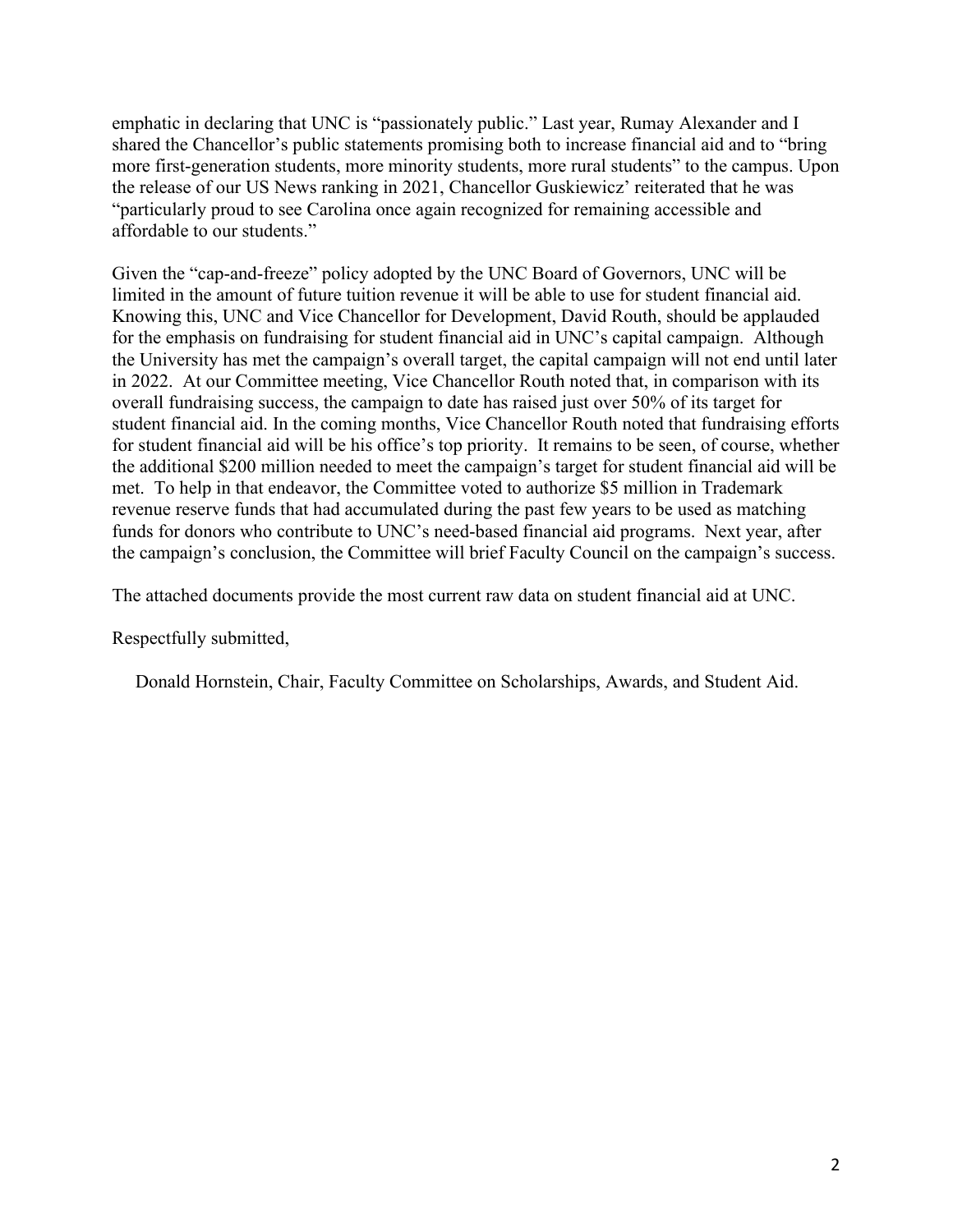## **2020-21 SCHOLARSHIP AND FINANCIAL AID AWARDS (as of 09/30/21) OFFICE OF SCHOLARSHIPS AND STUDENT AID The University of North Carolina at Chapel Hill**

*This report is a summary of all aid reported to or distributed by the Office of Scholarships and Student Aid to enrolled undergraduate, graduate, and professional students from July 1, 2020 to June 30, 2021.*

|                                   | <b>Number of</b> | <b>Number of</b> | <b>Amount of</b> |
|-----------------------------------|------------------|------------------|------------------|
|                                   | <b>Students</b>  | <b>Awards</b>    | <b>Awards</b>    |
|                                   |                  |                  |                  |
| <b>UNC Needbased Grant</b>        | 6,514            | 9,205            | \$58,144,328     |
| <b>UNC Needbased Grant</b>        | 6,514            | 9,205            | \$58,144,328     |
| Carolina Covenant Scholarship     | 2,132            | 2,132            | \$21,080,890     |
| <b>History Makers</b>             | 565              | 566              | \$2,724,760      |
| <b>University Grant</b>           | 4,604            | 6,497            | \$34,284,997     |
| <b>Yellow Ribbon</b>              | 10               | 10               | \$53,681         |
| <b>Other Needbased Grants</b>     | 1,770            | 1,886            | \$2,962,439      |
| <b>SEOG</b>                       | 1,770            | 1,886            | \$2,962,439      |
| <b>SEOG</b>                       | 1,770            | 1,886            | \$2,962,439      |
| <b>Needbased Scholarships</b>     | 1,251            | 1,820            | \$7,815,661      |
| Institutional                     | 1,251            | 1,820            | \$7,815,661      |
| <b>Business</b>                   | 9                | 10               | \$53,240         |
| Carolina Covenant Scholarship     | 84               | 84               | \$337,859        |
| Dept Scholarship                  | 3                | 3                | \$12,443         |
| Global                            | 30               | 31               | \$86,600         |
| Law                               | 24               | 28               | \$114,994        |
| Medical                           | 52               | 54               | \$908,129        |
| <b>Nursing</b>                    | 13               | 14               | \$58,892         |
| Trademark                         | 12               | 14               | \$62,048         |
| <b>UNC Needbased Scholarships</b> | 1,076            | 1,582            | \$6,181,456      |
| <b>State</b>                      | 5,474            | 7,228            | \$19,454,560     |
| <b>State Grants</b>               | 5,220            | 6,902            | \$15,569,690     |
| <b>Emergency Grant</b>            | 1,807            | 1,807            | \$361,350        |
| Law                               | 19               | 19               | \$25,788         |
| Medical                           | 21               | 21               | \$341,800        |
| NC Educ Lottery Grant             | 937              | 937              | \$1,409,861      |
| <b>NCSSM</b>                      | 90               | 90               | \$621,499        |
| State Scholarship                 | 360              | 371              | \$1,236,407      |
| <b>UNC Needbased State Grant</b>  | 3,479            | 3,657            | \$11,572,985     |
| <b>State Loans</b>                | 321              | 326              | \$3,884,870      |
| Forgivable Teaching Loan          | 28               | 33               | \$314,120        |
| State Loans                       | 293              | 293              | \$3,570,750      |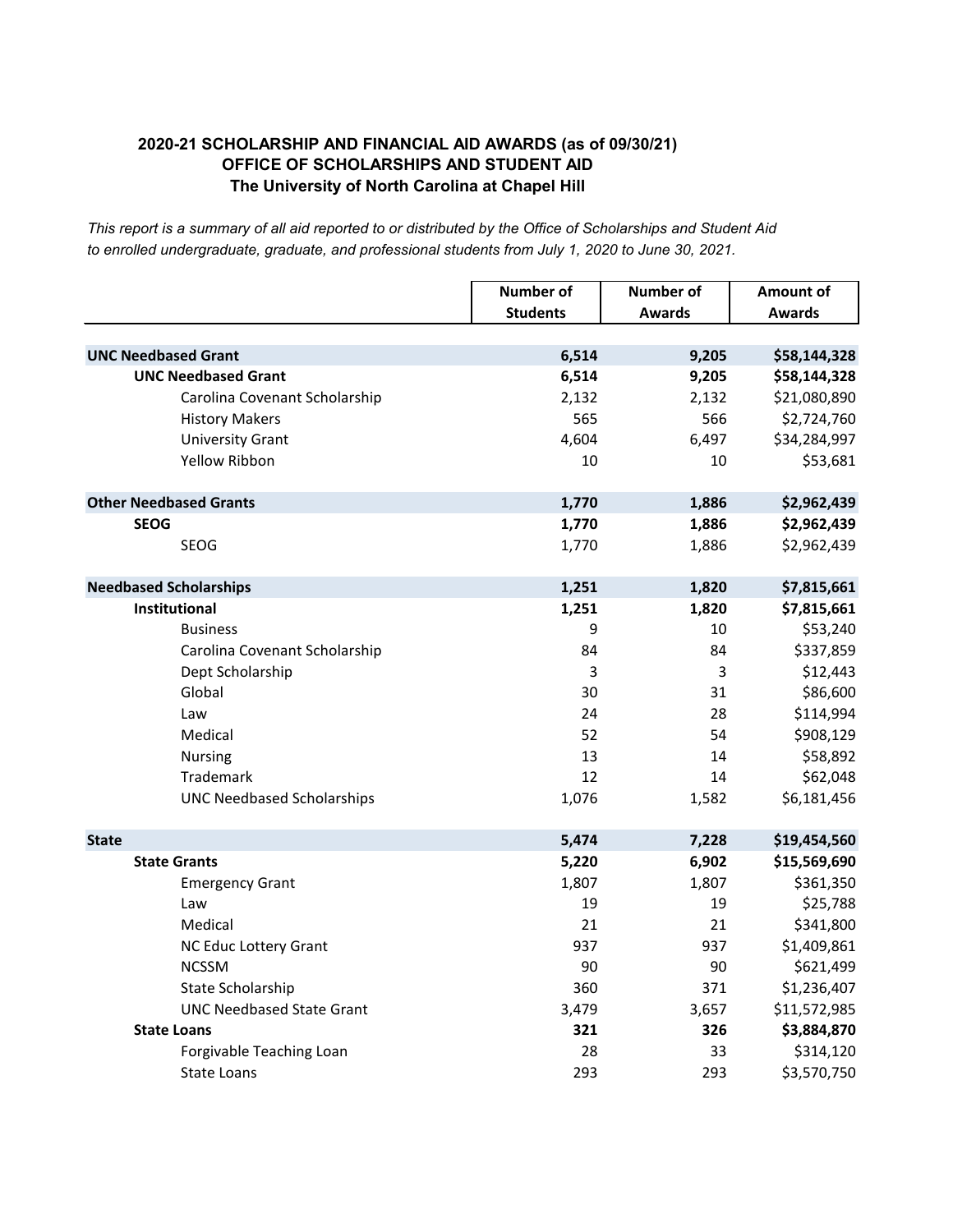| Work, Loan and other Federal     | 12,920 | 32,044         | \$230,673,384 |
|----------------------------------|--------|----------------|---------------|
| <b>Federal</b>                   | 12,637 | 31,050         | \$216,951,228 |
| AmeriCorp                        | 77     | 79             | \$318,511     |
| DC Tag                           | 8      | 8              | \$80,000      |
| DL Sub                           | 2,700  | 3,304          | \$9,470,356   |
| DL Unsub                         | 6,084  | 7,128          | \$106,149,363 |
| Dental Loan                      | 8      | 8              | \$20,000      |
| <b>Emergency Grant</b>           | 5,845  | 9,321          | \$15,137,463  |
| Federal Loan                     | 4      | 4              | \$98,335      |
| <b>Grad PLUS</b>                 | 2,236  | 3,329          | \$54,177,612  |
| <b>HPSL</b>                      | 142    | 142            | \$439,504     |
| Parent PLUS                      | 474    | 531            | \$6,226,685   |
| Pell                             | 4,487  | 5,980          | \$22,992,253  |
| Work-Study                       | 1,216  | 1,216          | \$1,841,146   |
| Institutional                    | 141    | 149            | \$453,089     |
| <b>Institutional Loans</b>       | 141    | 149            | \$453,089     |
| <b>Private</b>                   | 701    | 845            | \$13,269,067  |
| Private Loan                     | 701    | 845            | \$13,269,067  |
| <b>Scholarship Programs</b>      | 1,172  | 1,257          | \$11,036,028  |
| Institutional                    | 1,172  | 1,257          | \$11,036,028  |
| <b>Blue Sky</b>                  | 19     | 21             | \$155,000     |
| Cornerstone                      | 13     | 13             | \$62,669      |
| Music                            | 15     | 16             | \$292,145     |
| Scholarship                      | 17     | 17             | \$105,572     |
| <b>Summer School Initiatives</b> | 122    | 122            | \$198,030     |
| Trademark                        | 125    | 125            | \$340,051     |
| <b>UNC Merit Scholarship</b>     | 630    | 658            | \$6,600,311   |
| <b>UNC Merit in Need</b>         | 183    | 193            | \$2,069,424   |
| <b>UNC Scholarship</b>           | 90     | 92             | \$1,212,826   |
| <b>Other Scholarships</b>        | 5,779  | 9,578          | \$45,695,768  |
| Institutional                    | 2,613  | 4,124          | \$25,628,686  |
| <b>Business</b>                  | 1,218  | 2,433          | \$13,361,167  |
| Dept Scholarship                 | 190    | 197            | \$458,472     |
| Global                           | 125    | 134            | \$286,675     |
| Journalism                       | 19     | 19             | \$6,950       |
| Law                              | 459    | 633            | \$6,648,652   |
| Medical                          | 255    | 306            | \$3,977,998   |
| Music                            | 2      | $\overline{2}$ | \$1,700       |
| <b>Nursing</b>                   | 29     | 29             | \$200,400     |
| Scholarship                      | 359    | 371            | \$686,673     |
| <b>Private</b>                   | 3,407  | 5,454          | \$20,067,082  |
| Carolina Club                    | 50     | 50             | \$54,750      |
| Global                           | 7      | 7              | \$10,800      |
| <b>National Merit</b>            | 103    | 104            | \$118,750     |
| <b>Outside Scholarships</b>      | 3,354  | 5,293          | \$19,882,782  |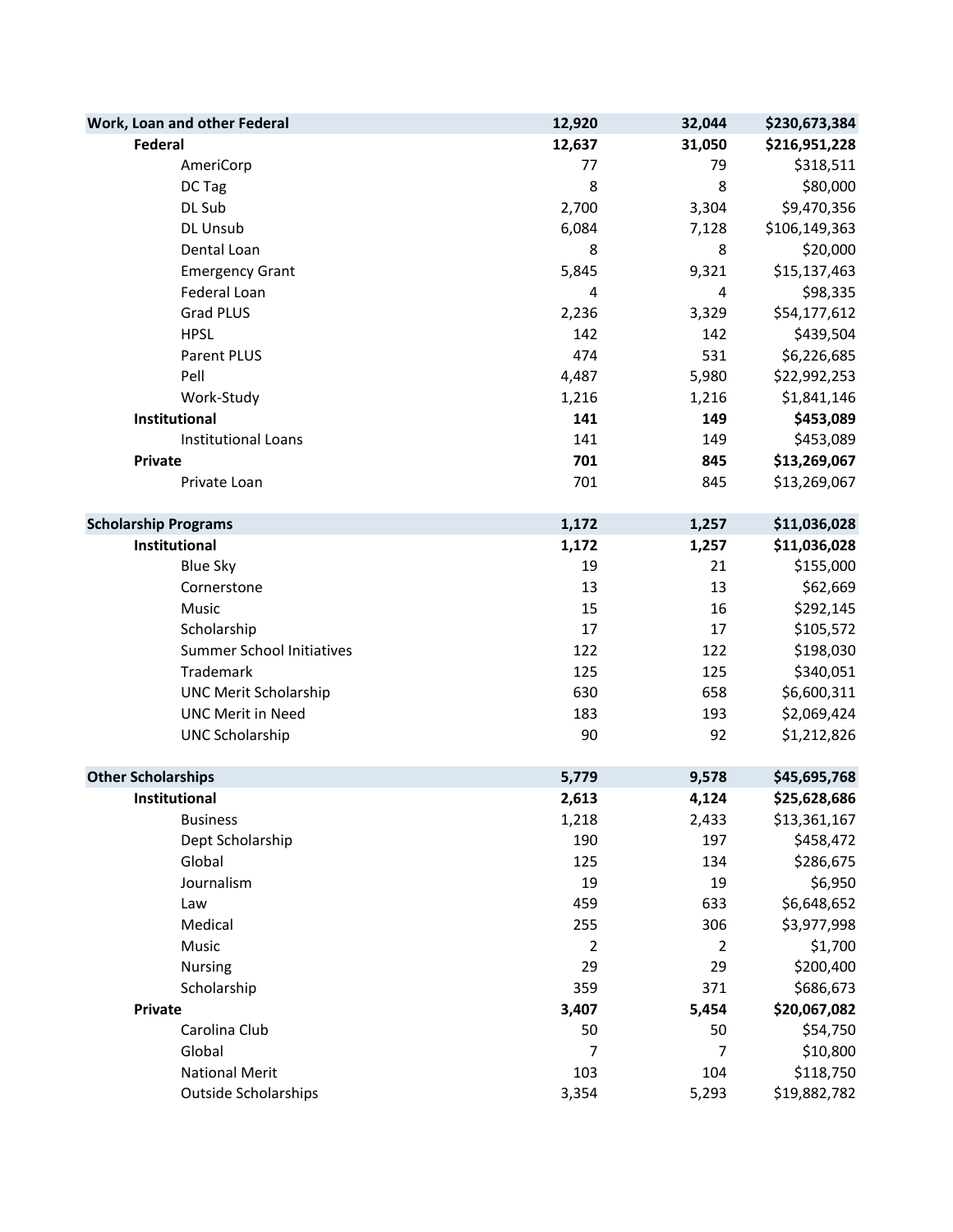| <b>Other Grants</b>                | 4,572  | 4,993          | \$7,032,274   |
|------------------------------------|--------|----------------|---------------|
| Institutional                      | 4,572  | 4,993          | \$7,032,274   |
| <b>BME Fees Offset</b>             | 47     | 47             | \$68,240      |
| CS Fees Offset                     | 320    | 320            | \$89,415      |
| Dept Scholarship                   | 17     | 17             | \$8,699       |
| <b>Emergency Grant</b>             | 3,319  | 3,428          | \$1,231,389   |
| <b>Fee Waivers</b>                 | 65     | 65             | \$433,007     |
| Internship Grants                  | 43     | 43             | \$101,620     |
| <b>KFBS Fees Offset</b>            | 192    | 198            | \$349,437     |
| Medical                            | 393    | 393            | \$3,570,561   |
| Pharmacy                           | 482    | 482            | \$1,179,906   |
| <b>Departmental</b>                | 6,164  | 23,891         | \$80,300,586  |
| Institutional                      | 6,164  | 23,891         | \$80,300,586  |
| GradStar                           | 6,158  | 14,383         | \$33,364,814  |
| <b>Tuition Remission</b>           | 3,658  | 9,508          | \$46,935,772  |
| <b>Military and Veterans</b>       | 116    | 116            | \$1,168,257   |
| Federal                            | 1      | $\mathbf{1}$   | \$12,513      |
| Veteran's Benefits                 | 1      | $\mathbf{1}$   | \$12,513      |
| Institutional                      | 1      | $\mathbf{1}$   | \$5,000       |
| <b>Other Needbased Scholarship</b> | 1      | 1              | \$5,000       |
| <b>Military</b>                    | 114    | 114            | \$1,150,744   |
| <b>State Veterans</b>              | 112    | 112            | \$1,135,875   |
| <b>Vocational Rehab</b>            | 2      | $\overline{2}$ | \$14,869      |
| <b>Athletic</b>                    | 661    | 6,690          | \$18,285,675  |
| Athletic                           | 661    | 6,690          | \$18,285,675  |
| <b>Grand Total</b>                 | 21,303 | 98,708         | \$482,568,959 |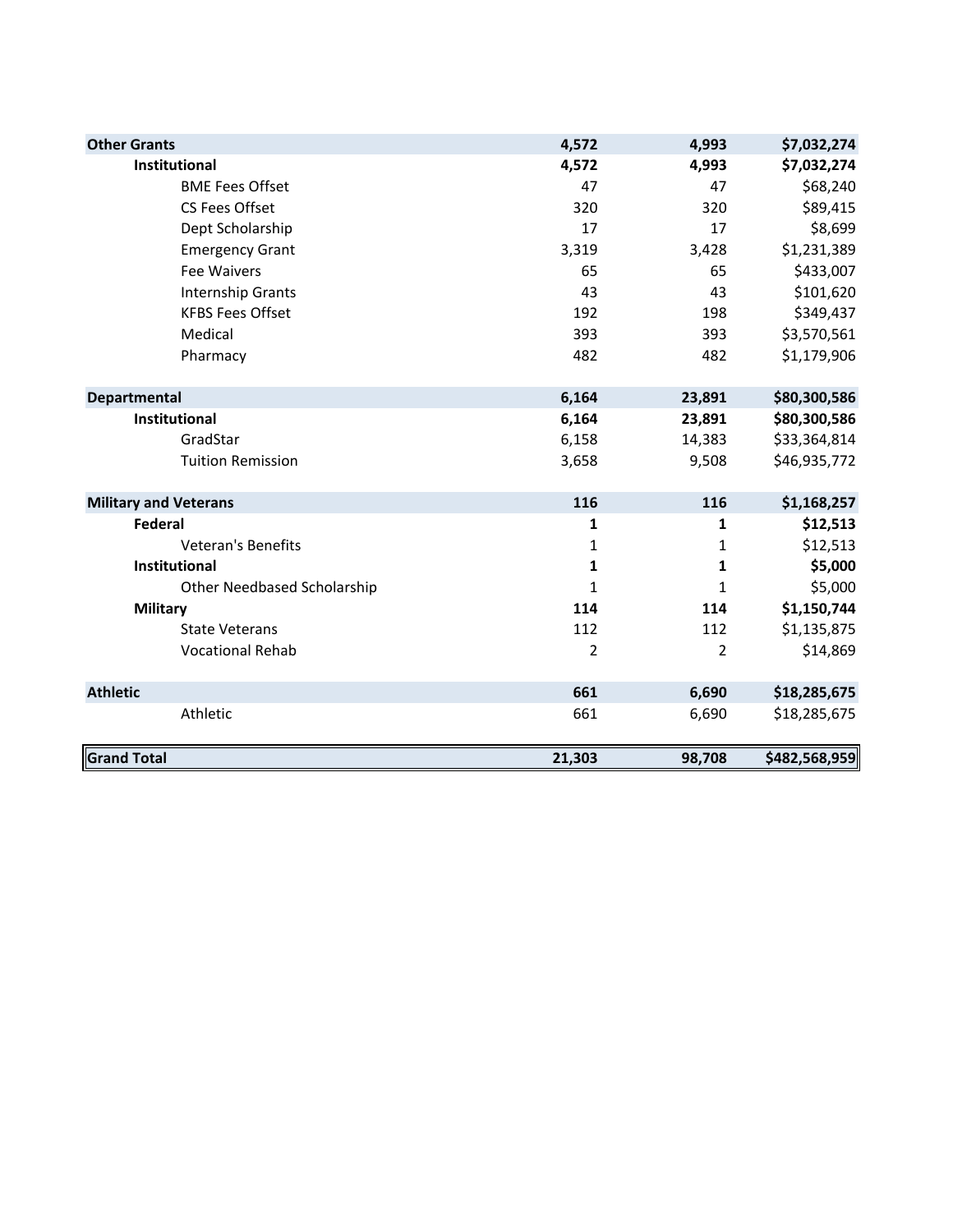|                              | Number of        |       |        | <b>Federal Debt</b> |               | <b>Debt from All Sources</b> |        |             |               |  |  |  |  |  |
|------------------------------|------------------|-------|--------|---------------------|---------------|------------------------------|--------|-------------|---------------|--|--|--|--|--|
| <b>Graduation Date</b>       | <b>Graduates</b> | N     | %      | Mean                | <b>Median</b> | N                            | %      | <b>Mean</b> | <b>Median</b> |  |  |  |  |  |
| <b>July 2020 - June 2021</b> | 3,964            | 1,344 | 33.91% | \$14,742            | \$14,635      | 1,389                        | 35.04% | \$20,280    | \$17,300      |  |  |  |  |  |
| <b>May 2021</b>              | 3,320            | 1,077 | 32.44% | \$14,600            | \$14,600      | 1,118                        | 33.67% | \$20,135    | \$17,116      |  |  |  |  |  |
| July 2019 - June 2020        | 3,987            | 1,377 | 34.54% | \$15,101            | \$14,500      | 1,419                        | 35.59% | \$20,563    | \$17,400      |  |  |  |  |  |
| May 2020                     | 3,405            | 1,126 | 33.07% | \$14,888            | \$14,500      | 1,162                        | 34.13% | \$20,397    | \$17,222      |  |  |  |  |  |
| July 2018 - June 2019        | 3,751            | 1,361 | 36.28% | \$17,238            | \$17,150      | 1,391                        | 37.08% | \$21,203    | \$18,900      |  |  |  |  |  |
| May 2019                     | 3,237            | 1,143 | 35.31% | \$16,887            | \$16,770      | 1,136                        | 35.09% | \$20,700    | \$18,700      |  |  |  |  |  |
| July 2017 - June 2018        | 3,817            | 1,502 | 39.35% | \$18,668            | \$19,000      | 1,525                        | 39.95% | \$22,466    | \$20,266      |  |  |  |  |  |
| May 2018                     | 3,239            | 1,224 | 37.79% | \$18,782            | \$19,134      | 1,241                        | 38.31% | \$22,551    | \$20,200      |  |  |  |  |  |
| July 2016 - June 2017        | 3,665            | 1,444 | 39.40% | \$18,879            | \$19,452      | 1,482                        | 40.44% | \$22,214    | \$20,500      |  |  |  |  |  |
| May 2017                     | 3,094            | 1,194 | 38.59% | \$18,797            | \$19,414      | 1,228                        | 39.69% | \$22,443    | \$20,500      |  |  |  |  |  |
| July 2015 - June 2016        | 3,619            | 1,478 | 40.84% | \$18,430            | \$19,148      | 1,516                        | 41.89% | \$20,852    | \$19,810      |  |  |  |  |  |
| May 2016                     | 3,025            | 1,179 | 38.98% | \$18,361            | \$19,000      | 1,211                        | 40.03% | \$20,762    | \$19,914      |  |  |  |  |  |
| July 2014 - June 2015        | 3,709            | 1,491 | 40.20% | \$17,719            | \$18,336      | 1,511                        | 40.74% | \$20,127    | \$19,500      |  |  |  |  |  |
| May 2015                     | 3,097            | 1,206 | 38.94% | \$17,579            | \$18,331      | 1,223                        | 39.49% | \$19,966    | \$19,500      |  |  |  |  |  |
| July 2013 - June 2014        | 3,690            | 1,484 | 40.22% | \$17,113            | \$17,000      | 1,511                        | 40.95% | \$18,945    | \$17,697      |  |  |  |  |  |
| May 2014                     | 3,072            | 1,184 | 38.54% | \$17,044            | \$16,780      | 1,206                        | 39.26% | \$18,960    | \$17,674      |  |  |  |  |  |
| July 2012 - June 2013        | 3,715            | 1,415 | 38.09% | \$16,150            | \$15,441      | 1,432                        | 38.55% | \$17,602    | \$15,808      |  |  |  |  |  |
| May 2013                     | 3,038            | 1,094 | 36.01% | \$15,881            | \$15,000      | 1,106                        | 36.41% | \$17,429    | \$15,570      |  |  |  |  |  |
| July 2011 - June 2012        | 3,505            | 1,219 | 34.78% | \$15,734            | \$15,809      | 1,241                        | 35.41% | \$16,983    | \$16,000      |  |  |  |  |  |
| May 2012                     | 2,894            | 973   | 33.62% | \$15,664            | \$15,366      | 990                          | 34.21% | \$16,895    | \$15,888      |  |  |  |  |  |
| July 2010 - June 2011        | 3,648            | 1,258 | 34.48% | \$15,196            | \$15,027      | 1,325                        | 36.32% | \$17,243    | \$16,100      |  |  |  |  |  |
| May 2011                     | 2,955            | 983   | 33.27% | \$15,350            | \$15,500      | 1,038                        | 35.13% | \$17,343    | \$16,659      |  |  |  |  |  |
| July 2009 - June 2010        | 3,503            | 1,171 | 33.43% | \$14,235            | \$14,972      | 1,257                        | 35.88% | \$16,344    | \$16,231      |  |  |  |  |  |
| May 2010                     | 2,777            | 883   | 31.80% | \$14,303            | \$15,000      | 956                          | 34.43% | \$16,533    | \$16,896      |  |  |  |  |  |

## **Cumulative Debt Summary of Graduating Seniors**

**Sources:**

For the 2016-2021 aid years: GA SDM Financial Aid Award Extract For the 2011-2015 aid years: Financial Aid SuperStrip Files For the 2003-2010 aid years: GA Unit Record Financial Aid Files

**Notes:** Only students who initially enrolled as first-time, first-year, full-time, degree-seeking students are included; PLUS loans are excluded from calculations; Federal Debt includes Perkins, Unsubsidized Stafford, and Subsidized Stafford.

Prepared by Institutional Research and Assessment Updated 24Feb2022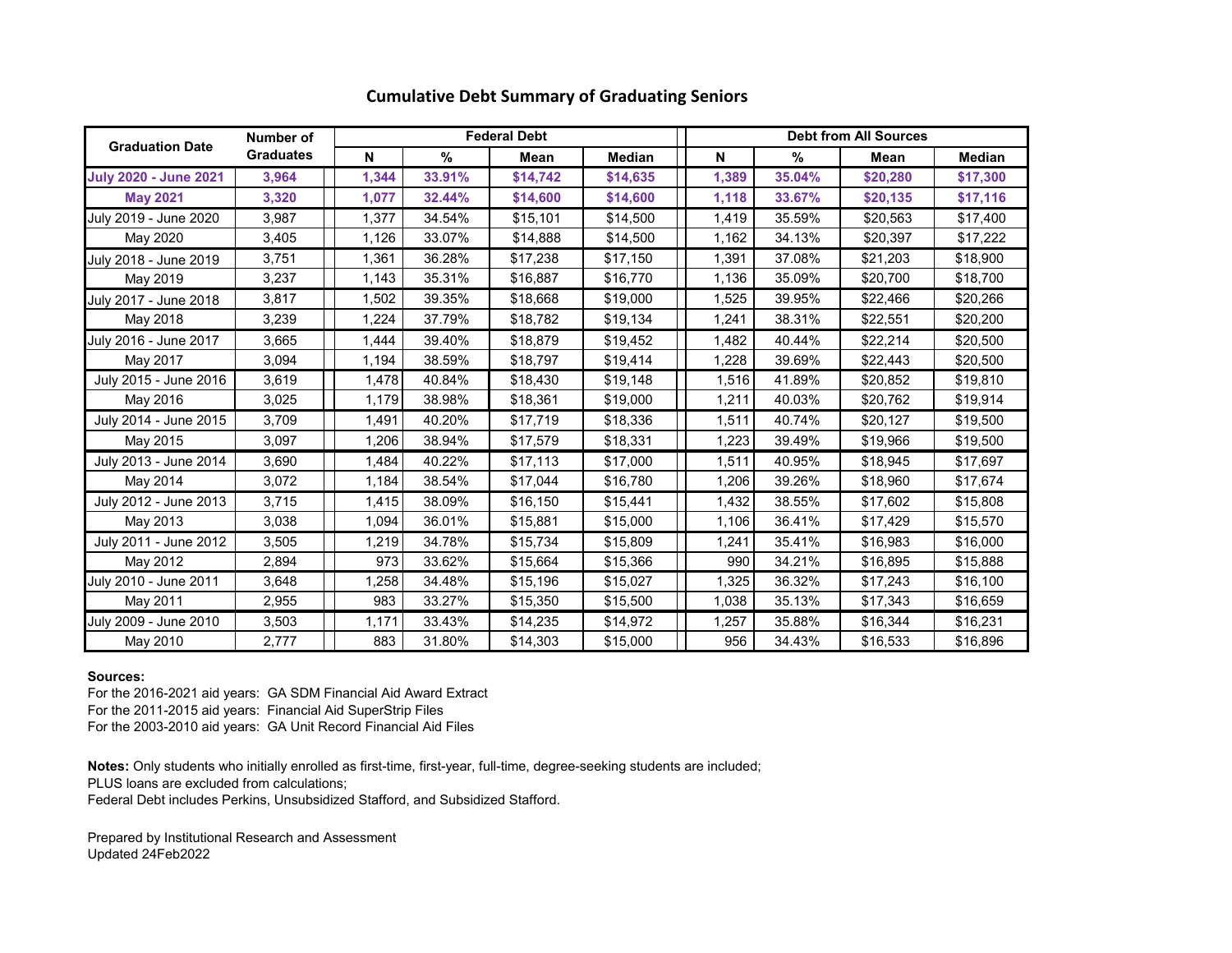|                                                 |                  |                                       |                   |                                             |                  |                                              | Cumulative Federal Debt* of Seniors Graduating in May |                                  |                              |                                    |                         |                                          |                       |                                               |                            |                                             |                                  |                                                 |
|-------------------------------------------------|------------------|---------------------------------------|-------------------|---------------------------------------------|------------------|----------------------------------------------|-------------------------------------------------------|----------------------------------|------------------------------|------------------------------------|-------------------------|------------------------------------------|-----------------------|-----------------------------------------------|----------------------------|---------------------------------------------|----------------------------------|-------------------------------------------------|
|                                                 | Number<br>οf     | <b>Total</b><br>Average<br>Cumulative | Number<br>of      | <b>NC Resident</b><br>Average<br>Cumulative | Number<br>οf     | <b>Out-of-State</b><br>Average<br>Cumulative | Number<br>of                                          | Needy**<br>Average<br>Cumulative | Number<br>of                 | Non-Needy<br>Average<br>Cumulative | Needy**<br>Number<br>οf | <b>In-State</b><br>Average<br>Cumulative | Number<br>of          | Needy** Out-of-State<br>Average<br>Cumulative | Number<br>0f               | Non-Needy In-State<br>Average<br>Cumulative | Number<br>of                     | Non-Needy Out-of-State<br>Average<br>Cumulative |
| <b>May, 2021</b>                                | <b>Borrowers</b> | Debt                                  | <b>Borrowers</b>  | Debt                                        | <b>Borrowers</b> | Debt                                         | <b>Borrowers</b>                                      | Debt                             | <b>Borrowers</b>             | Debt                               | <b>Borrowers</b>        | Debt                                     | <b>Borrowers</b>      | Debt                                          | <b>Borrowers</b>           | Debt                                        | <b>Borrowers</b>                 | Debt                                            |
| <b>Total Debt</b>                               | 1,077            | \$14,600                              | 923               | \$14,529                                    | 154              | \$15,028                                     | 871                                                   | \$14,572                         | 206                          | \$14,719                           | 741                     | \$14,404                                 | 130                   | \$15,530                                      | 182                        | \$15,037                                    | 24                               | \$12,307                                        |
| <b>Subsidized Stafford</b><br><b>Perkins</b>    | 871<br>-9        | \$9,226<br>\$4,883                    | 741<br>$\sqrt{5}$ | \$8,960<br>\$2,315                          | 130<br>-4        | \$10,746<br>\$8,094                          | 871<br>9                                              | \$9,226<br>\$4,883               | $\mathbf{0}$<br>$\mathbf{0}$ | \$C<br>\$C                         | 741<br>-5               | \$8,960<br>\$2,315                       | 130                   | \$10,746<br>\$8,094                           | $\overline{0}$<br>$\Omega$ | \$C<br>\$C                                  | $\overline{0}$<br>$\overline{0}$ | \$ <sub>0</sub><br>\$C                          |
| <b>Unsubsidized Stafford</b>                    | 700              | \$10,920                              | 596               | \$11,341                                    | 104              | \$8,508                                      | 494                                                   | \$9,336                          | 206                          | \$14,719                           | 414                     | \$9,717                                  | 80                    | \$7,369                                       | 182                        | \$15,037                                    | 24                               | \$12,307                                        |
| May, 2020                                       |                  |                                       |                   |                                             |                  |                                              |                                                       |                                  |                              |                                    |                         |                                          |                       |                                               |                            |                                             |                                  |                                                 |
| <b>Total Debt</b>                               | 1,126            | \$14,888                              | 978               | \$14,851                                    | 148              | \$15,131                                     | 921                                                   | \$15,059                         | 205                          | \$14,121                           | 797                     | \$14,975                                 | 124                   | \$15,597                                      | 181                        | \$14,307                                    | 24                               | \$12,721                                        |
| <b>Subsidized Stafford</b><br>Perkins           | 921<br>15        | \$9,407<br>\$4,806                    | 797<br>11         | \$9,137<br>\$3,167                          | 124              | \$11,139<br>\$9,313                          | 921<br>15                                             | \$9,407<br>\$4,806               |                              | \$0<br>\$0                         | 797<br>11               | \$9,137<br>\$3,167                       | 124<br>$\overline{4}$ | \$11,139<br>\$9,313                           | 0<br>0                     | \$0<br>\$0                                  | $\overline{0}$<br>$\overline{0}$ | \$0<br>\$0                                      |
| <b>Unsubsidized Stafford</b>                    | 748              | \$10,733                              | 657               | \$10,970                                    | 91               | \$9,020                                      | 543                                                   | \$9,454                          | 205                          | \$14,121                           | 476                     | \$9,702                                  | 67                    | \$7,694                                       | 181                        | \$14,307                                    | 24                               | \$12,721                                        |
| May, 2019                                       |                  |                                       |                   |                                             |                  |                                              |                                                       |                                  |                              |                                    |                         |                                          |                       |                                               |                            |                                             |                                  |                                                 |
| <b>Total Debt</b>                               | 1,143            | \$16,887                              | 931               | \$15,932                                    | 212              | \$21,081                                     | 960                                                   | \$17,180                         | 183                          | \$15,349                           | 772                     | \$16,060                                 | 188                   | \$21,783                                      | 159                        | \$15,314                                    | 24                               | \$15,581                                        |
| <b>Subsidized Stafford</b><br>Perkins           | 959<br>336       | \$10,059<br>\$5,350                   | 771<br>233        | \$9,537<br>\$2,974                          | 188<br>103       | \$12,198<br>\$10,723                         | 959<br>336                                            | \$10,059<br>\$5,350              | 0                            | \$0<br>\$0                         | 771<br>233              | \$9,537<br>\$2,974                       | 188<br>103            | \$12,198<br>\$10,723                          | -0<br>0                    | \$0<br>\$0                                  | 0<br>$\mathbf{0}$                | \$0<br>\$0                                      |
| <b>Unsubsidized Stafford</b>                    | 776              | \$10,126                              | 644               | \$10,539                                    | 132              | \$8,116                                      | 593                                                   | \$8,515                          | 183                          | \$15,349                           | 485                     | \$8,973                                  | 108                   | \$6,457                                       | 159                        | \$15,314                                    | 24                               | \$15,581                                        |
| May, 2018                                       |                  |                                       |                   |                                             |                  |                                              |                                                       |                                  |                              |                                    |                         |                                          |                       |                                               |                            |                                             |                                  |                                                 |
| <b>Total Debt</b>                               | 1,224            | \$18,782                              | 1,012             | \$17,702                                    | 212              | \$23,942                                     | 1,061                                                 | \$19,347                         | 163                          | \$15,110                           | 872                     | \$18,100                                 | 189                   | \$25,099                                      | 140                        | \$15,221                                    | 23                               | \$14,435                                        |
| <b>Subsidized Stafford</b><br>Perkins           | 1,054            | \$10,684                              | 870               | \$10,368                                    | 184<br>139       | \$12,179                                     | 1,054<br>510                                          | \$10,684                         | 0<br>$\Omega$                | \$0<br>\$0                         | 870                     | \$10,368                                 | 184                   | \$12,179                                      | - 0<br>$\Omega$            | \$0                                         | $\overline{0}$<br>$\mathbf 0$    | \$0                                             |
| <b>Unsubsidized Stafford</b>                    | 510<br>887       | \$5,705<br>\$9,943                    | 371<br>761        | \$3,144<br>\$10,154                         | 126              | \$12,539<br>\$8,665                          | 724                                                   | \$5,705<br>\$8,779               | 163                          | \$15,110                           | 371<br>621              | \$3,144<br>\$9,012                       | 139<br>103            | \$12,539<br>\$7,377                           | 140                        | \$0<br>\$15,221                             | 23                               | \$0<br>\$14,435                                 |
| May, 2017                                       |                  |                                       |                   |                                             |                  |                                              |                                                       |                                  |                              |                                    |                         |                                          |                       |                                               |                            |                                             |                                  |                                                 |
| <b>Total Debt</b>                               | 1,194            | \$18,797                              | 1,001             | \$17,659                                    | 193              | \$24,699                                     | 1,069                                                 | \$19,165                         | 125                          | \$15,646                           | 893                     | \$17,903                                 | 176                   | \$25,570                                      | 108                        | \$15,640                                    | 17                               | \$15,684                                        |
| <b>Subsidized Stafford</b>                      | 1,062            | \$10,542                              | 890               | \$10,148                                    | 172              | \$12,578                                     | 1,062                                                 | \$10,542                         |                              | \$0                                | 890                     | \$10,148                                 | 172                   | \$12,578                                      | -0                         | \$0                                         | $\boldsymbol{0}$                 | \$0                                             |
| Perkins<br><b>Unsubsidized Stafford</b>         | 535<br>862       | \$5,396<br>\$9,700                    | 402<br>746        | \$3,202<br>\$9,862                          | 133<br>116       | \$12,026<br>\$8,655                          | 535<br>737                                            | \$5,396<br>\$8,691               | 125                          | \$0<br>\$15,646                    | 402<br>638              | \$3,202<br>\$8,884                       | 133<br>99             | \$12,026<br>\$7,448                           | 0<br>108                   | \$0<br>\$15,640                             | $\overline{0}$<br>17             | \$0<br>\$15,684                                 |
| <b>May, 2016</b>                                |                  |                                       |                   |                                             |                  |                                              |                                                       |                                  |                              |                                    |                         |                                          |                       |                                               |                            |                                             |                                  |                                                 |
| <b>Total Debt</b>                               | 1,179            | \$18,361                              | 986               | \$17,449                                    | 193              | \$23,018                                     | 1,017                                                 | \$18,832                         | 162                          | \$15,408                           | 855                     | \$17,726                                 | 162                   | \$24,666                                      | 131                        | \$15,644                                    | 31                               | \$14,410                                        |
| <b>Subsidized Stafford</b>                      | 1,011            | \$10,752                              | 851               | \$10,396                                    | 160              | \$12,641                                     | 1,011                                                 | \$10,752                         |                              | \$0                                | 851                     | \$10,396                                 | 160                   | \$12,641                                      | -0                         | \$0                                         | $\mathbf 0$                      | \$0                                             |
| Perkins<br><b>Unsubsidized Stafford</b>         | 487<br>853       | \$4,197<br>\$10,329                   | 367<br>716        | \$2,640<br>\$10,320                         | 120<br>137       | \$8,959<br>\$9,817                           | 487<br>691                                            | \$4,197<br>\$9,027               | 162                          | \$0<br>\$15,408                    | 367<br>585              | \$2,640<br>\$9,127                       | 120<br>106            | \$8,959<br>\$8,473                            | 0<br>131                   | \$0<br>\$15,644                             | $\overline{0}$<br>31             | \$0<br>\$14,410                                 |
|                                                 |                  |                                       |                   |                                             |                  |                                              |                                                       |                                  |                              |                                    |                         |                                          |                       |                                               |                            |                                             |                                  |                                                 |
| May, 2015<br><b>Total Debt</b>                  | 1,206            | \$17,579                              | 992               | \$16,911                                    | 214              | \$20,672                                     | 1,049                                                 | \$17,933                         | 157                          | \$15,211                           | 856                     | \$17,141                                 | 193                   | \$21,447                                      | 136                        | \$15,468                                    | 21                               | \$13,550                                        |
| Subsidized Stafford                             | 1,042            | \$9,647                               | 850               | \$9,192                                     | 192              | \$11,665                                     | 1,042                                                 | \$9,647                          |                              | \$0                                | 850                     | \$9,192                                  | 192                   | \$11,665                                      | -0                         | \$0                                         | $\mathbf 0$                      | \$0                                             |
| Perkins                                         | 484              | \$3,612                               | 346               | \$2,359                                     | 138              | \$6,754                                      | 484                                                   | \$3,612                          |                              | \$0                                | 346                     | \$2,359                                  | 138                   | \$6,754                                       | 0                          | \$0                                         | $\overline{0}$                   | \$0                                             |
| <b>Unsubsidized Stafford</b>                    | 901              | \$10,432                              | 751               | \$10,848                                    | 150              | \$8,348                                      | 744                                                   | \$9,423                          | 157                          | \$15,211                           | 615                     | \$9,827                                  | 129                   | \$7,501                                       | 136                        | \$15,468                                    | 21                               | \$13,550                                        |
| May, 2014                                       |                  |                                       |                   |                                             |                  |                                              |                                                       |                                  |                              |                                    |                         |                                          |                       |                                               |                            |                                             |                                  |                                                 |
| <b>Total Debt</b><br><b>Subsidized Stafford</b> | 1,184<br>947     | \$17,044<br>\$9,366                   | 970<br>762        | \$16,468<br>\$8,769                         | 214<br>185       | \$19,658<br>\$11,826                         | 964<br>947                                            | \$17,183<br>\$9,366              | 220<br>0                     | \$16,437<br>\$0                    | 776<br>762              | \$16,363<br>\$8,769                      | 188<br>185            | \$20,569<br>\$11,826                          | 194<br>-0                  | \$16,888<br>\$0                             | 26<br>$\mathbf 0$                | \$13,067<br>\$0                                 |
| Perkins                                         | 499              | \$3,258                               | 365               | \$2,329                                     | 134              | \$5,790                                      | 499                                                   | \$3,258                          | $\Omega$                     | \$0                                | 365                     | \$2,329                                  | 134                   | \$5,790                                       | 0                          | \$0                                         | $\mathbf{0}$                     | \$0                                             |
| <b>Unsubsidized Stafford</b>                    | 855              | \$11,328                              | 714               | \$11,824                                    | 141              | \$8,817                                      | 635                                                   | \$9,558                          | 220                          | \$16,437                           | 520                     | \$9,934                                  | 115                   | \$7,856                                       | 194                        | \$16,888                                    | 26                               | \$13,067                                        |
| May, 2013                                       |                  |                                       |                   |                                             |                  |                                              |                                                       |                                  |                              |                                    |                         |                                          |                       |                                               |                            |                                             |                                  |                                                 |
| <b>Total Debt</b>                               | 1,094            | \$15,881                              | 875               | \$15,352                                    | 219              | \$17,994                                     | 857                                                   | \$15,864                         | 237                          | \$15,940                           | 674                     | \$15,103                                 | 183                   | \$18,669                                      | 201                        | \$16,187                                    | 36                               | \$14,562                                        |
| <b>Subsidized Stafford</b><br>Perkins           | 827<br>408       | \$8,057<br>\$3,163                    | 652<br>306        | \$7,595<br>\$2,599                          | 175<br>102       | \$9,778<br>\$4,855                           | 827<br>408                                            | \$8,057<br>\$3,163               | $\Omega$                     | \$0<br>\$0                         | 652<br>306              | \$7,595<br>\$2,599                       | 175<br>102            | \$9,778<br>\$4,855                            | 0<br>$\overline{0}$        | \$0<br>\$0                                  | $\overline{0}$<br>$\mathbf 0$    | \$0<br>\$0                                      |
| <b>Unsubsidized Stafford</b>                    | 809              | \$11,644                              | 646               | \$11,897                                    | 163              | \$10,639                                     | 572                                                   | \$9,863                          | 237                          | \$15,940                           | 445                     | \$9,959                                  | 127                   | \$9,527                                       | 201                        | \$16,187                                    | 36                               | \$14,562                                        |
| May, 2012                                       |                  |                                       |                   |                                             |                  |                                              |                                                       |                                  |                              |                                    |                         |                                          |                       |                                               |                            |                                             |                                  |                                                 |
| <b>Total Debt</b>                               | 973              | \$15,664                              | 786               | \$15,002                                    | 187              | \$18,450                                     | 725                                                   | \$15,841                         | 248                          | \$15,148                           | 577                     | \$15,008                                 | 148                   | \$19,088                                      | 209                        | \$14,983                                    | 39                               | \$16,029                                        |
| <b>Subsidized Stafford</b>                      | 695              | \$7,169                               | 554               | \$6,650                                     | 141              | \$9,210                                      | 695                                                   | \$7,169                          |                              | \$0                                | 554                     | \$6,650                                  | 141                   | \$9,210                                       | 0                          | \$0                                         | $\overline{0}$                   | \$0                                             |
| Perkins<br><b>Unsubsidized Stafford</b>         | 385<br>755       | \$4,155<br>\$11,469                   | 281<br>626        | \$3,335<br>\$11,454                         | 104<br>129       | \$6,372<br>\$11,542                          | 385<br>507                                            | \$4,155<br>\$9,669               | 0<br>248                     | \$0<br>\$15,148                    | 281<br>417              | \$3,335<br>\$9,685                       | 104<br>90             | \$6,372<br>\$9,598                            | 0<br>209                   | \$0<br>\$14,983                             | $\mathbf 0$<br>39                | \$0<br>\$16,029                                 |
| May, 2011                                       |                  |                                       |                   |                                             |                  |                                              |                                                       |                                  |                              |                                    |                         |                                          |                       |                                               |                            |                                             |                                  |                                                 |
| <b>Total Debt</b>                               | 983              | \$15,350                              | 827               | \$15,000                                    | 156              | \$17,204                                     | 690                                                   | \$15,470                         | 293                          | \$15,068                           | 562                     | \$14,940                                 | 128                   | \$17,795                                      | 265                        | \$15,128                                    | 28                               | \$14,502                                        |
| <b>Subsidized Stafford</b>                      | 629              | \$5,893                               | 520               | \$5,441                                     | 109              | \$8,053                                      | 629                                                   | \$5,893                          |                              | \$0                                | 520                     | \$5,441                                  | 109                   | \$8,053                                       | -0                         | \$0                                         | $\overline{0}$                   | \$0                                             |
| Perkins                                         | 402              | \$4,192                               | 305               | \$3,398                                     | 97               | \$6,688                                      | 402                                                   | \$4,192                          | $\Omega$                     | \$0                                | 305                     | \$3,398                                  | 97                    | \$6,688                                       | $\Omega$                   | \$0                                         | $\Omega$                         | \$0                                             |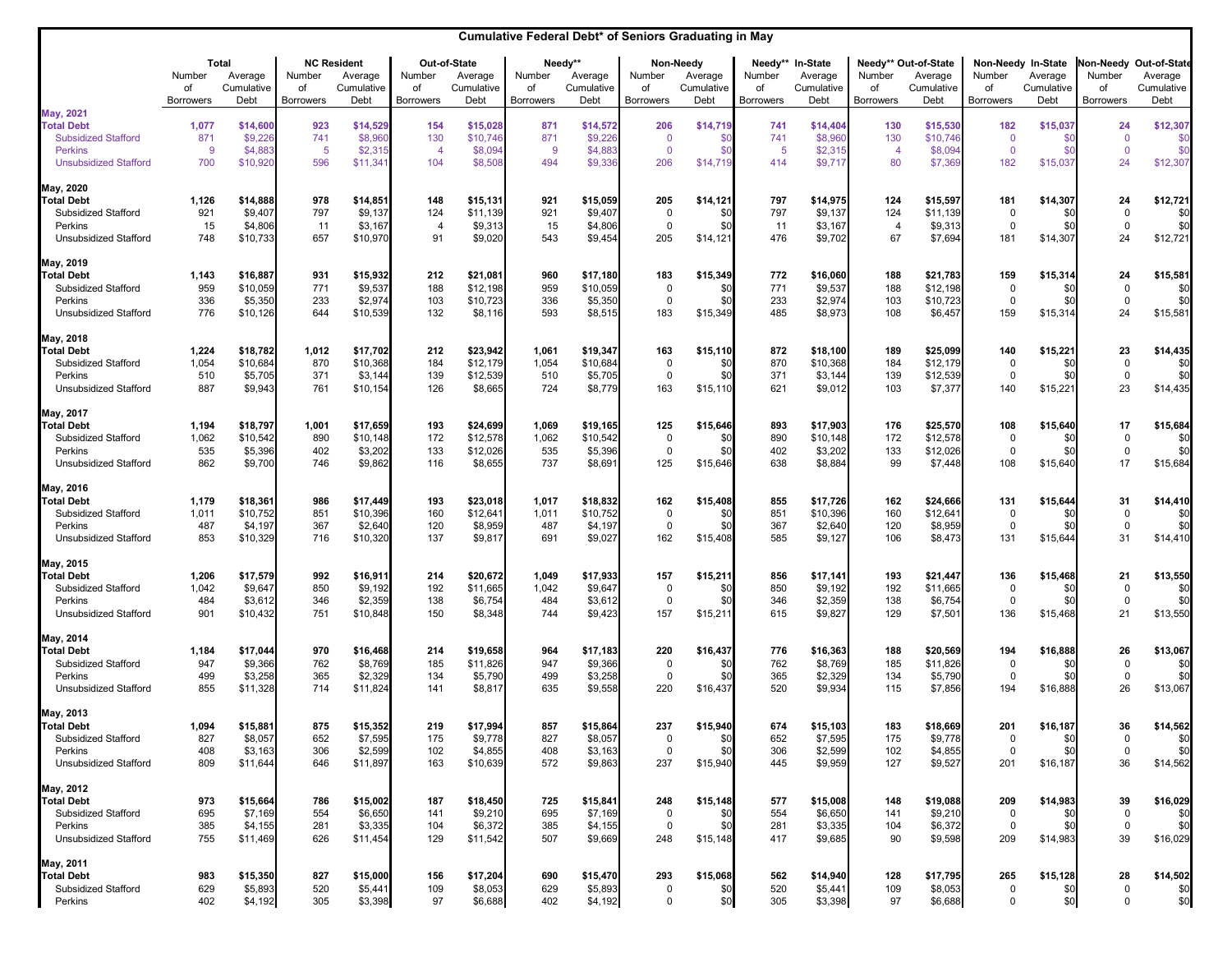|                                       |                         |                    |                         |                    |                         |                     | <b>Cumulative Federal Debt* of Seniors Graduating in May</b> |                      |                         |                  |                                          |                     |                        |                    |                         |                    |                        |                        |
|---------------------------------------|-------------------------|--------------------|-------------------------|--------------------|-------------------------|---------------------|--------------------------------------------------------------|----------------------|-------------------------|------------------|------------------------------------------|---------------------|------------------------|--------------------|-------------------------|--------------------|------------------------|------------------------|
|                                       | <b>Total</b>            |                    |                         | <b>NC Resident</b> |                         | <b>Out-of-State</b> |                                                              | Needy**<br>Non-Needy |                         |                  | Needy** In-State<br>Needy** Out-of-State |                     |                        |                    |                         | Non-Needy In-State |                        | Non-Needy Out-of-State |
|                                       | Number                  | Average            | Number                  | Average            | Number                  | Average             | Number                                                       | Average              | Number                  | Average          | Number                                   | Average             | Number                 | Average            | Number                  | Average            | Number                 | Average                |
|                                       | оf                      | Cumulative         | of                      | Cumulative         | οf                      | Cumulative          | οf                                                           | Cumulative           | of                      | Cumulative       | of                                       | Cumulative          | of                     | Cumulative         | οf                      | Cumulative         | of                     | Cumulative             |
| <b>Unsubsidized Stafford</b>          | <b>Borrowers</b><br>770 | Debt<br>\$12,594   | <b>Borrowers</b><br>662 | Debt<br>\$12,900   | <b>Borrowers</b><br>108 | Debt<br>\$10,716    | <b>Borrowers</b><br>477                                      | Debt<br>\$11,07      | <b>Borrowers</b><br>293 | Debt<br>\$15,068 | <b>Borrowers</b><br>397                  | Debt<br>\$11,412    | <b>Borrowers</b><br>80 | Debt<br>\$9,391    | <b>Borrowers</b><br>265 | Debt<br>\$15,128   | <b>Borrowers</b><br>28 | Debt<br>\$14,503       |
|                                       |                         |                    |                         |                    |                         |                     |                                                              |                      |                         |                  |                                          |                     |                        |                    |                         |                    |                        |                        |
| May, 2010                             |                         |                    |                         |                    |                         |                     |                                                              |                      |                         |                  |                                          |                     |                        |                    |                         |                    |                        |                        |
| <b>Total Debt</b>                     | 883                     | \$14,303           | 745                     | \$14,052           | 138                     | \$15,659            | 548                                                          | \$14,757             | 335                     | \$13,559         | 444                                      | \$14,411            | 104                    | \$16,234           | 301                     | \$13,521           | 34                     | \$13,899               |
| <b>Subsidized Stafford</b><br>Perkins | 465<br>376              | \$5,261<br>\$4,659 | 380<br>298              | \$4,857<br>\$3,977 | 85<br>78                | \$7,065<br>\$7,265  | 465<br>376                                                   | \$5,261<br>\$4,659   |                         | \$0<br>\$0       | 380<br>298                               | \$4,857<br>\$3,977  | 85<br>78               | \$7,065<br>\$7,265 | $\overline{0}$          | \$0<br>\$0         | $\boldsymbol{0}$<br>0  | \$0<br>\$0             |
| <b>Unsubsidized Stafford</b>          | 679                     | \$12,418           | 598                     | \$12,438           | 81                      | \$12,269            | 344                                                          | \$11,306             | 335                     | \$13,559         | 297                                      | \$11,340            | 47                     | \$11,090           | 301                     | \$13,521           | 34                     | \$13,899               |
|                                       |                         |                    |                         |                    |                         |                     |                                                              |                      |                         |                  |                                          |                     |                        |                    |                         |                    |                        |                        |
| May, 2009<br><b>Total Debt</b>        | 912                     | \$14,262           | 751                     | \$14,091           | 161                     | \$15,061            | 632                                                          | \$14,430             | 280                     | \$13,882         | 515                                      |                     | 117                    | \$15,659           | 236                     | \$13,960           |                        | \$13,468               |
| <b>Subsidized Stafford</b>            |                         |                    |                         | \$5,172            |                         |                     | 477                                                          |                      |                         |                  |                                          | \$14,151<br>\$5,172 |                        |                    |                         |                    | 44                     |                        |
| Perkins                               | 477<br>483              | \$5,575<br>\$4,898 | 396<br>383              | \$4,347            | 81<br>100               | \$7,547<br>\$7,007  | 483                                                          | \$5,575<br>\$4,898   | $\Omega$                | \$0<br>\$0       | 396<br>383                               | \$4,347             | 81<br>100              | \$7,547<br>\$7,007 | -0<br>$\overline{0}$    | \$0<br>\$0         | 0<br>$\mathbf 0$       | \$0<br>\$0             |
| <b>Unsubsidized Stafford</b>          | 668                     | \$11,949           | 564                     | \$12,179           | 104                     | \$10,700            | 388                                                          | \$10,554             | 280                     | \$13,882         | 328                                      | \$10,898            | 60                     | \$8,670            | 236                     | \$13,960           | 44                     | \$13,468               |
|                                       |                         |                    |                         |                    |                         |                     |                                                              |                      |                         |                  |                                          |                     |                        |                    |                         |                    |                        |                        |
| May, 2008                             |                         |                    |                         |                    |                         |                     |                                                              |                      |                         |                  |                                          |                     |                        |                    |                         |                    |                        |                        |
| <b>Total Debt</b>                     | 949                     | \$14,936           | 781                     | \$14,515           | 168                     | \$16,896            | 665                                                          | \$15,512             | 284                     | \$13,588         | 538                                      | \$14,871            | 127                    | \$18,226           | 243                     | \$13,725           | 41                     | \$12,777               |
| <b>Subsidized Stafford</b>            | 535                     | \$5,895            | 431                     | \$5,644            | 104                     | \$6,935             | 535                                                          | \$5,895              |                         | \$0              | 431                                      | \$5,644             | 104                    | \$6,935            | 0                       | \$0                | 0                      | \$0                    |
| Perkins                               | 491                     | \$5,617            | 392                     | \$5,103            | 99                      | \$7,649             | 491                                                          | \$5,617              |                         | \$0              | 392                                      | \$5,103             | 99                     | \$7,649            | $\mathbf{0}$            | \$0                | $\mathbf 0$            | \$0                    |
| <b>Unsubsidized Stafford</b>          | 710                     | \$11,638           | 593                     | \$11,641           | 117                     | \$11,624            | 426                                                          | \$10,338             | 284                     | \$13,588         | 350                                      | \$10,194            | 76                     | \$11,002           | 243                     | \$13,725           | 41                     | \$12,777               |
| May, 2007                             |                         |                    |                         |                    |                         |                     |                                                              |                      |                         |                  |                                          |                     |                        |                    |                         |                    |                        |                        |
| <b>Total Debt</b>                     | 910                     | \$14,912           | 765                     | \$14,399           | 145                     | \$17,622            | 635                                                          | \$15,664             | 275                     | \$13,177         | 526                                      | \$14,956            | 109                    | \$19,080           | 239                     | \$13,172           | 36                     | \$13,210               |
| <b>Subsidized Stafford</b>            | 526                     | \$6,143            | 439                     | \$5,843            | 87                      | \$7,660             | 526                                                          | \$6,143              | 0                       | \$0              | 439                                      | \$5,843             | 87                     | \$7,660            | -0                      | \$0                | $\overline{0}$         | \$0                    |
| Perkins                               | 474                     | \$5,746            | 374                     | \$5,243            | 100                     | \$7,630             | 474                                                          | \$5,746              | $\Omega$                | \$0              | 374                                      | \$5,243             | 100                    | \$7,630            | $\overline{0}$          | \$0                | $\overline{0}$         | \$0                    |
| <b>Unsubsidized Stafford</b>          | 656                     | \$11,608           | 558                     | \$11,629           | 98                      | \$11,488            | 381                                                          | \$10,476             | 275                     | \$13,177         | 319                                      | \$10,474            | 62                     | \$10,488           | 239                     | \$13,172           | 36                     | \$13,210               |
| <b>May, 2006</b>                      |                         |                    |                         |                    |                         |                     |                                                              |                      |                         |                  |                                          |                     |                        |                    |                         |                    |                        |                        |
| <b>Total Debt</b>                     | 894                     | \$14,487           | 747                     | \$14,206           | 147                     | \$15,913            | 642                                                          | \$14,603             | 252                     | \$14,190         | 525                                      | \$14,163            | 117                    | \$16,580           | 222                     | \$14,309           | 30                     | \$13,310               |
| <b>Subsidized Stafford</b>            | 547                     | \$5,885            | 455                     | \$5,716            | 92                      | \$6,720             | 547                                                          | \$5,885              | 0                       | \$0              | 455                                      | \$5,716             | 92                     | \$6,720            | 0                       | \$0                | 0                      | \$0                    |
| Perkins                               | 461                     | \$5,241            | 364                     | \$4,720            | 97                      | \$7,199             | 461                                                          | \$5,241              | $\mathbf 0$             | \$0              | 364                                      | \$4,720             | 97                     | \$7,199            | $\mathbf 0$             | \$0                | $\mathbf 0$            | \$0                    |
| <b>Unsubsidized Stafford</b>          | 629                     | \$11,631           | 530                     | \$11,874           | 99                      | \$10,330            | 377                                                          | \$9,920              | 252                     | \$14,190         | 308                                      | \$10,118            | 69                     | \$9,035            | 222                     | \$14,309           | 30                     | \$13,310               |
| May, 2005                             |                         |                    |                         |                    |                         |                     |                                                              |                      |                         |                  |                                          |                     |                        |                    |                         |                    |                        |                        |
| <b>Total Debt</b>                     | 978                     | \$13,801           | 792                     | \$13,044           | 186                     | \$17,025            | 719                                                          | \$14,179             | 259                     | \$12,749         | 568                                      | \$13,165            | 151                    | \$17,998           | 224                     | \$12,736           | 35                     | \$12,827               |
| <b>Subsidized Stafford</b>            | 624                     | \$5,320            | 501                     | \$4,962            | 123                     | \$6,778             | 624                                                          | \$5,320              | 0                       | \$0              | 501                                      | \$4,962             | 123                    | \$6,778            | -0                      | \$0                | $\mathbf 0$            | \$0                    |
| Perkins                               | 514                     | \$5,099            | 383                     | \$4,225            | 131                     | \$7,657             | 514                                                          | \$5,099              | $\Omega$                | \$0              | 383                                      | \$4,225             | 131                    | \$7,657            | $\Omega$                | \$0                | $\mathbf 0$            | \$0                    |
| <b>Unsubsidized Stafford</b>          | 694                     | \$10,888           | 563                     | \$11,059           | 131                     | \$10,152            | 435                                                          | \$9,780              | 259                     | \$12,749         | 339                                      | \$9,951             | 96                     | \$9,177            | 224                     | \$12,736           | 35                     | \$12,827               |
| May, 2004                             |                         |                    |                         |                    |                         |                     |                                                              |                      |                         |                  |                                          |                     |                        |                    |                         |                    |                        |                        |
| <b>Total Debt</b>                     | 917                     | \$13,579           | 737                     | \$12,993           | 180                     | \$15,978            | 691                                                          | \$13,856             | 226                     | \$12,732         | 536                                      | \$12,958            | 155                    | \$16,961           | 201                     | \$13,086           | 25                     | \$9,884                |
| <b>Subsidized Stafford</b>            | 621                     | \$5,351            | 492                     | \$4,865            | 129                     | \$7,201             | 621                                                          | \$5,351              |                         | \$0              | 492                                      | \$4,865             | 129                    | \$7,201            |                         | \$0                | $\mathbf 0$            | \$0                    |
| Perkins                               | 518                     | \$5,004            | 381                     | \$4,095            | 137                     | \$7,533             | 518                                                          | \$5,004              | 0                       | \$0              | 381                                      | \$4,095             | 137                    | \$7,533            | 0                       | \$0                | $\mathbf 0$            | \$0                    |
| <b>Unsubsidized Stafford</b>          | 623                     | \$10,493           | 517                     | \$10,875           | 106                     | \$8,633             | 397                                                          | \$9,219              | 226                     | \$12,732         | 316                                      | \$9,468             | 81                     | \$8,247            | 201                     | \$13,086           | 25                     | \$9,884                |
| May, 2003                             |                         |                    |                         |                    |                         |                     |                                                              |                      |                         |                  |                                          |                     |                        |                    |                         |                    |                        |                        |
| <b>Total Debt</b>                     | 869                     | \$13,291           | 698                     | \$12,510           | 171                     | \$16,477            | 678                                                          | \$13,573             | 191                     | \$12,289         | 537                                      | \$12,586            | 141                    | \$17,331           | 161                     | \$12,257           | 30                     | \$12,461               |
| <b>Subsidized Stafford</b>            | 610                     | \$5,558            | 491                     | \$5,238            | 119                     | \$6,874             | 610                                                          | \$5,558              | 0                       | \$0              | 491                                      | \$5,238             | 119                    | \$6,875            | - 0                     | \$0                | $\boldsymbol{0}$       | \$0                    |
| Perkins                               | 476                     | \$4,707            | 359                     | \$3,985            | 117                     | \$6,919             | 476                                                          | \$4,707              |                         | \$0              | 359                                      | \$3,986             | 117                    | \$6,919            | 0                       | \$0                | $\Omega$               | \$0                    |
| <b>Unsubsidized Stafford</b>          | 586                     | \$10,101           | 465                     | \$10,171           | 121                     | \$9,834             | 395                                                          | \$9,043              | 191                     | \$12,289         | 304                                      | \$9,066             | 91                     | \$8,968            | 161                     | \$12,257           | 30                     | \$12,461               |

\* Cumulative Federal Debt is defined as Perkins Loans and Subsidized and Unsubsidized Stafford Loans,

Prepared by Institutional Research and Assessment Updated 24Feb2022

Sources:

For the 2016-2021 aid years: GA SDM Financial Aid Award Extract For the 2011-2015 aid years: Financial Aid SuperStrip Files For the 2003-2010 aid years: GA Unit Record Financial Aid Files

\*\* Needy classification assigned if the student had any cumulative Perkins and/or Subsidized Stafford Loan(s).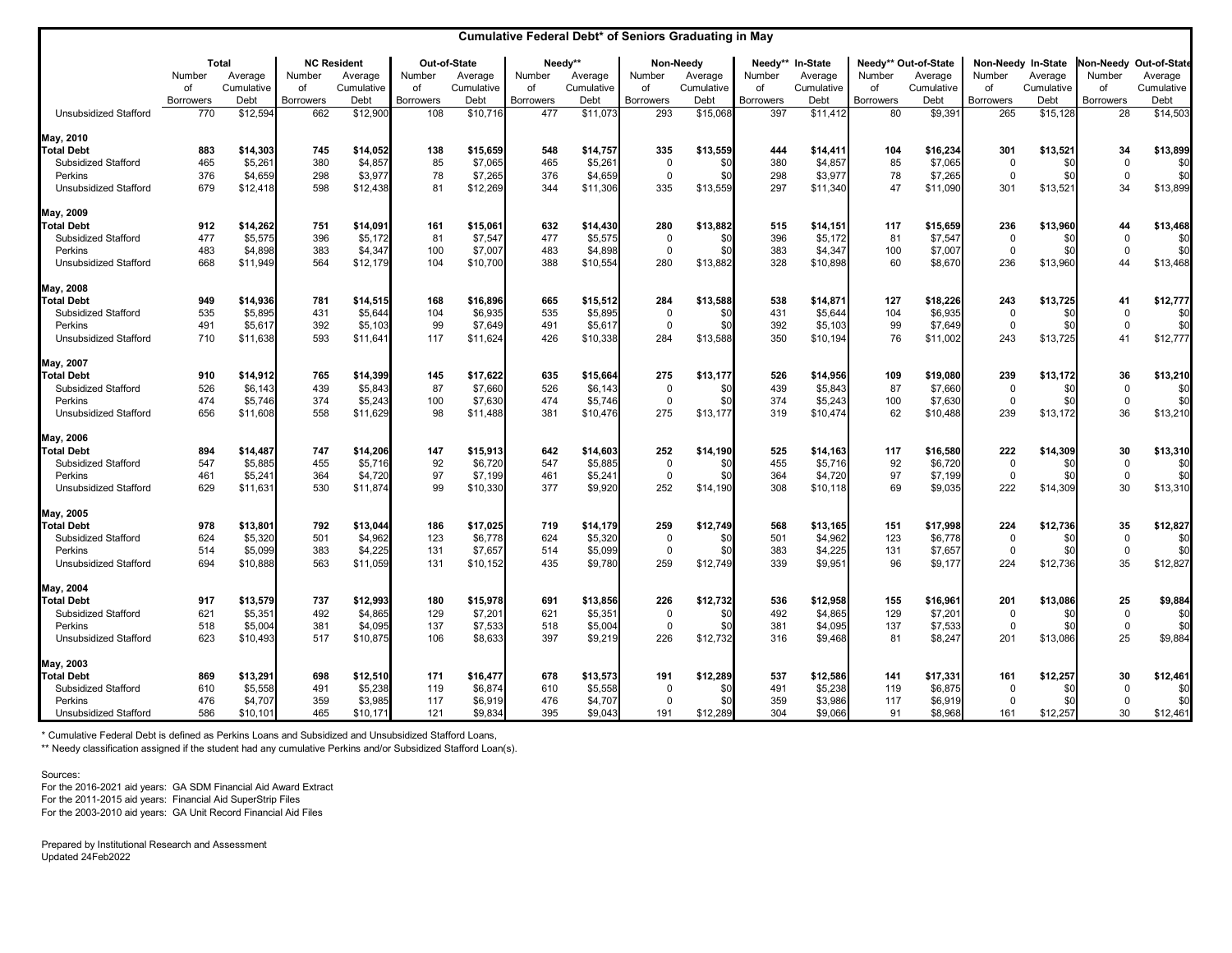| <b>Academic Year</b> | % of May Graduates | <b>Dollar Amount</b> |
|----------------------|--------------------|----------------------|
|                      |                    |                      |
| 1990-91              |                    | \$5,360              |
| 1991-92              |                    | \$5,770              |
| 1992-93              |                    | \$6,784              |
| 1993-94              |                    | \$7,914              |
| 1994-95              |                    | \$9,406              |
| 1995-96              |                    | \$10,755             |
| 1996-97              |                    | \$12,478             |
| 1997-98              |                    | \$12,525             |
| 1998-99              |                    | \$11,337             |
| 1999-00              |                    | \$13,687             |
| 2000-01              |                    | \$11,156             |
| 2001-02              |                    | \$12,314             |
| 2002-03              |                    | \$11,520             |
| 2003-04              |                    | \$13,579             |
| 2004-05              |                    | \$13,801             |
| 2005-06              |                    | \$14,487             |
| 2006-07              | 33.7%              | \$14,912             |
| 2007-08              | 31.5%              | \$14,936             |
| 2008-09              | 28.8%              | \$14,262             |
| 2009-10              | 31.8%              | \$14,303             |
| 2010-11              | 33.3%              | \$15,350             |
| 2011-12              | 33.6%              | \$15,664             |
| 2012-13              | 36.0%              | \$15,881             |
| 2013-14              | 38.5%              | \$17,044             |
| 2014-15              | 38.9%              | \$17,579             |
| 2015-16              | 38.9%              | \$18,361             |
| 2016-17              | 38.6%              | \$18,797             |
| 2017-18              | 37.8%              | \$18,782             |
| 2018-19              | 35.3%              | \$16,887             |
| 2019-20              | 33.1%              | \$14,888             |
| 2020-21              | 32.4%              | \$14,600             |

Cumulative Federal Loan Indebtedness is defined as Perkins Loans and Subsidized and Unsubsidized Stafford Loans. \*Reflects May graduates

Sources:

# **Average Cumulative Federal Loan Indebtedness For May Graduating Seniors\* UNC - Chapel Hill**

For the 2016-2021 aid years: GA SDM Financial Aid Award Extract For the 2011-2015 aid years: Financial Aid SuperStrip Files For the 2003-2010 aid years: GA Unit Record Financial Aid Files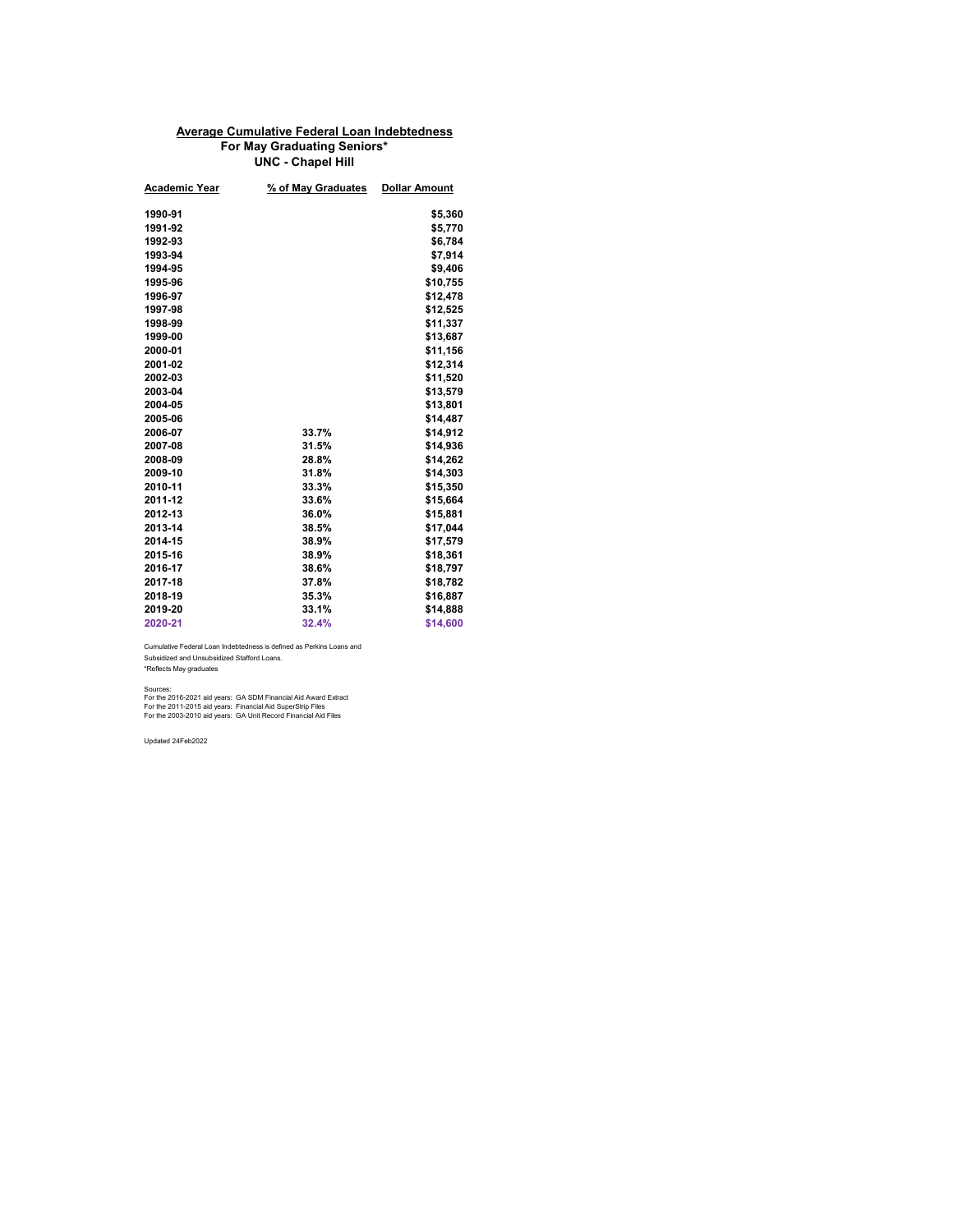| <b>Graduation</b> | % of May         | <b>Actual Dollars</b> | <b>Constant</b> |
|-------------------|------------------|-----------------------|-----------------|
| Year              | <b>Graduates</b> |                       | 2021 Dollars    |
| 1990-91           |                  | \$5,360               | \$10,837        |
| 1991-92           |                  | \$5,770               | \$11,337        |
| 1992-93           |                  | \$6,784               | \$12,973        |
| 1993-94           |                  | \$7,914               | \$14,739        |
| 1994-95           |                  | \$9,406               | \$17,084        |
| 1995-96           |                  | \$10,755              | \$18,906        |
| 1996-97           |                  | \$12,478              | \$21,568        |
| 1997-98           |                  | \$12,525              | \$21,306        |
| 1998-99           |                  | \$11,337              | \$18,781        |
| 1999-00           |                  | \$13,687              | \$21,931        |
| 2000-01           |                  | \$11,156              | \$17,602        |
| 2001-02           |                  | \$12,314              | \$18,978        |
| 2002-03           |                  | \$11,520              | \$17,427        |
| 2003-04           |                  | \$13,579              | \$19,894        |
| 2004-05           |                  | \$13,801              | \$19,552        |
| 2005-06           |                  | \$14,487              | \$20,015        |
| 2006-07           | 33.7%            | \$14,912              | \$19,794        |
| 2007-08           | 31.5%            | \$14,936              | \$19,808        |
| 2008-09           | 28.8%            | \$14,262              | \$18,413        |
| 2009-10           | 31.8%            | \$14,303              | \$18,194        |
| 2010-11           | 33.3%            | \$15,350              | \$18,964        |
| 2011-12           | 33.6%            | \$15,664              | \$19,021        |
| 2012-13           | 36.0%            | \$15,881              | \$18,999        |
| 2013-14           | 38.5%            | \$17,044              | \$20,237        |
| 2014-15           | 38.9%            | \$17,579              | \$20,721        |
| 2015-16           | 38.9%            | \$18,361              | \$21,203        |
| 2016-17           | 38.6%            | \$18,797              | \$21,258        |
| 2017-18           | 37.8%            | \$18,782              | \$20,843        |
| 2018-19           | 35.3%            | \$16,887              | \$18,321        |
| 2019-20           | 33.1%            | \$14,888              | \$15,936        |
| 2020-21           | 32.4%            | \$14,600              | \$14,600        |

| 1997-98 |       | \$12,525 | \$21,306 | <b>Graduation</b><br>% of Graduates | <b>Actual Dollars</b> | <b>Constant</b> |
|---------|-------|----------|----------|-------------------------------------|-----------------------|-----------------|
| 1998-99 |       | \$11,337 | \$18,781 | Year                                |                       | 2021 Dollars    |
| 1999-00 |       | \$13,687 | \$21,931 | 1999-00<br>24%                      | \$13,687              | \$21,931        |
| 2000-01 |       | \$11,156 | \$17,602 | 24%<br>2000-01                      | \$11,156              | \$17,602        |
| 2001-02 |       | \$12,314 | \$18,978 | 23%<br>2001-02                      | \$12,314              | \$18,978        |
| 2002-03 |       | \$11,520 | \$17,427 | 2002-03<br>31%                      | \$13,291              | \$20,106        |
| 2003-04 |       | \$13,579 | \$19,894 | 34%<br>2003-04                      | \$13,579              | \$19,894        |
| 2004-05 |       | \$13,801 | \$19,552 | 34%<br>2004-05                      | \$13,801              | \$19,552        |
| 2005-06 |       | \$14,487 | \$20,015 | 32%<br>2005-06                      | \$14,487              | \$20,015        |
| 2006-07 | 33.7% | \$14,912 | \$19,794 | 33.7%<br>2006-07                    | \$14,912              | \$19,794        |
| 2007-08 | 31.5% | \$14,936 | \$19,808 | 31.5%<br>2007-08                    | \$14,936              | \$19,808        |
| 2008-09 | 28.8% | \$14,262 | \$18,413 | 28.8%<br>2008-09                    | \$14,262              | \$18,413        |
| 2009-10 | 31.8% | \$14,303 | \$18,194 | 33.4%<br>2009-10                    | \$14,235              | \$18,107        |
| 2010-11 | 33.3% | \$15,350 | \$18,964 | 2010-11<br>34.5%                    | \$15,196              | \$18,774        |
| 2011-12 | 33.6% | \$15,664 | \$19,021 | 34.8%<br>2011-12                    | \$15,734              | \$19,106        |
| 2012-13 | 36.0% | \$15,881 | \$18,999 | 2012-13<br>38.1%                    | \$16,150              | \$19,321        |
| 2013-14 | 38.5% | \$17,044 | \$20,237 | 2013-14<br>40.2%                    | \$17,113              | \$20,319        |
| 2014-15 | 38.9% | \$17,579 | \$20,721 | 2014-15<br>40.2%                    | \$17,719              | \$20,886        |
| 2015-16 | 38.9% | \$18,361 | \$21,203 | 2015-16<br>40.8%                    | \$18,430              | \$21,283        |
| 2016-17 | 38.6% | \$18,797 | \$21,258 | 2016-17<br>39.4%                    | \$18,879              | \$21,351        |
| 2017-18 | 37.8% | \$18,782 | \$20,843 | 39.4%<br>2017-18                    | \$18,668              | \$20,717        |
| 2018-19 | 35.3% | \$16,887 | \$18,321 | 36.3%<br>2018-19                    | \$17,238              | \$18,702        |
| 2019-20 | 33.1% | \$14,888 | \$15,936 | 34.5%<br>2019-20                    | \$15,101              | \$16,164        |
| 2020-21 | 32.4% | \$14,600 | \$14,600 | 2020-21<br>33.9%                    | \$14,742              | \$14,742        |

Updated 24Feb2022

## **UNC - Chapel Hill For May Graduating Seniors Average Cumulative Federal Loan Indebtedness**

Cumulative Federal Loan Indebtedness is defined as Perkins Loans and Subsidized and Unsubsidized Stafford Loans.

Constant dollars were calculated using the CPI inflation calculator published by the U.S. Bureau of Labor Statistics (http://data.bls.gov/cgi-bin/cpicalc.pl). The calculator uses the average Consumer Price Index for a given calendar year; the figures above use the CPI for the latter year in the graduation year (for example, 2000 for 1999-2000). The 2021 dollars are based on December 2021 values.

#### Sources:

For the 2016-2021 aid years: GA SDM Financial Aid Award Extract For the 2011-2015 aid years: Financial Aid SuperStrip Files For the 2003-2010 aid years: GA Unit Record Financial Aid Files

**ALL Graduates (not just May graduates)**